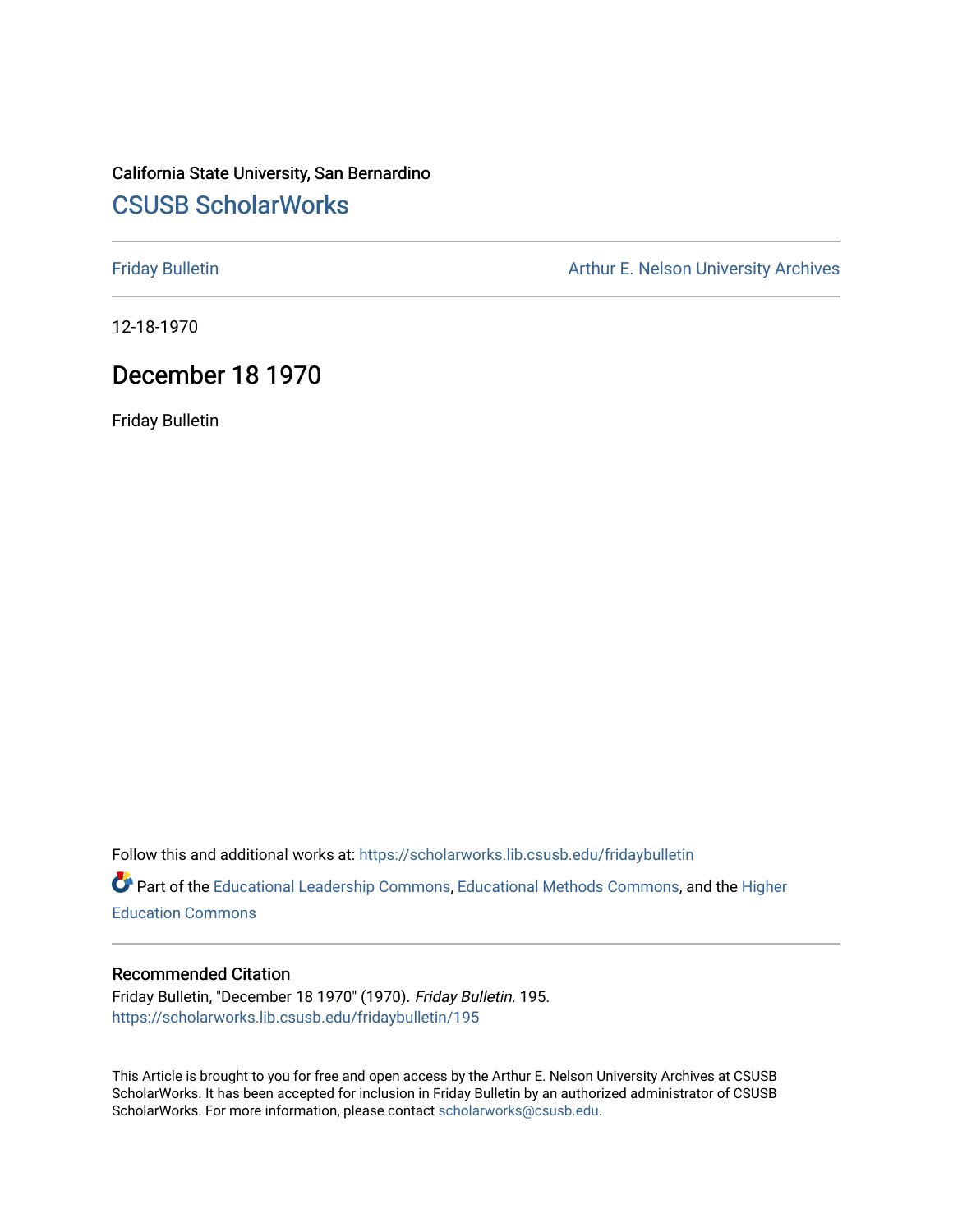# **CALIFORNIA STATE COLLEGE. SAN BERNARDINO**

# **The BULLETIN**

December 18, 1970

CHRISTMAS COFFEE President and Mrs. Pfau will greet faculty and NEXT WEDNESDAY staff of the college at their annual Christmas coffee Wednesday afternoon in the Central Lobby

of the Administration Building. Invitations have been issued for 2 p.m. or 2:45 p.m.

*"k "k ic* 

COLLEGE CLOSES Lengthened by several in-lieu days off, the FOR LONG Christmas administrative holiday for CSCSB HOLIDAY WEEKEND will extend from the close of business on

Dec. 24 through Tuesday, Dec. 29. The Monday holiday is in lieu of election day and the Dec. 29 recess is the college's comp time for Vetexans Day.

Normal office hours will be maintained on Wednesday and Thursday, Dec. 30 and 31. The Library also will be open from 8 a.m. to 5 p.m. but physical education facilities will be closed.

All college facilities will be closed on New Year's Day and the following Saturday and Sunday, **\* \* \*** 

WINTER REGISTRATION Registration for students who did not pre-JAN. 4 IN GYMNASIUM register will be held in the gymnasium from 8:15 a.m. to 3:30 p.m., Monday Jan. 4, 1971. Students wishing to change courses also should report to the gym that day.

Evening registration to accommodate persons who can not come to the campus during the day hours will be held from 5:30 to 7:30 p.m., Tuesday and Wednesday, Jan. 5 and 6 at the front counter of the Admissions and Records Office. However, Registrar John Morey urges all students who can to register during the day. Enrollments are limited and since evening classes are open to regular students, they may close early. **\* \* \*** 

EXTENSION SCHEDULES Brochures listing the winter '71 extension AVAILABLE DEC. 30 program, put together by the Office of Continuing.. Education, will be available on

campus Wednesday, Dec. 30. Although the bulk of the winter offerings begin in February, some are scheduled to start next month. Approximately 50 courses will be offered in 20 communities in San Bernardino and Riverside Counties.

## **HOLIDAY GREETINGS**